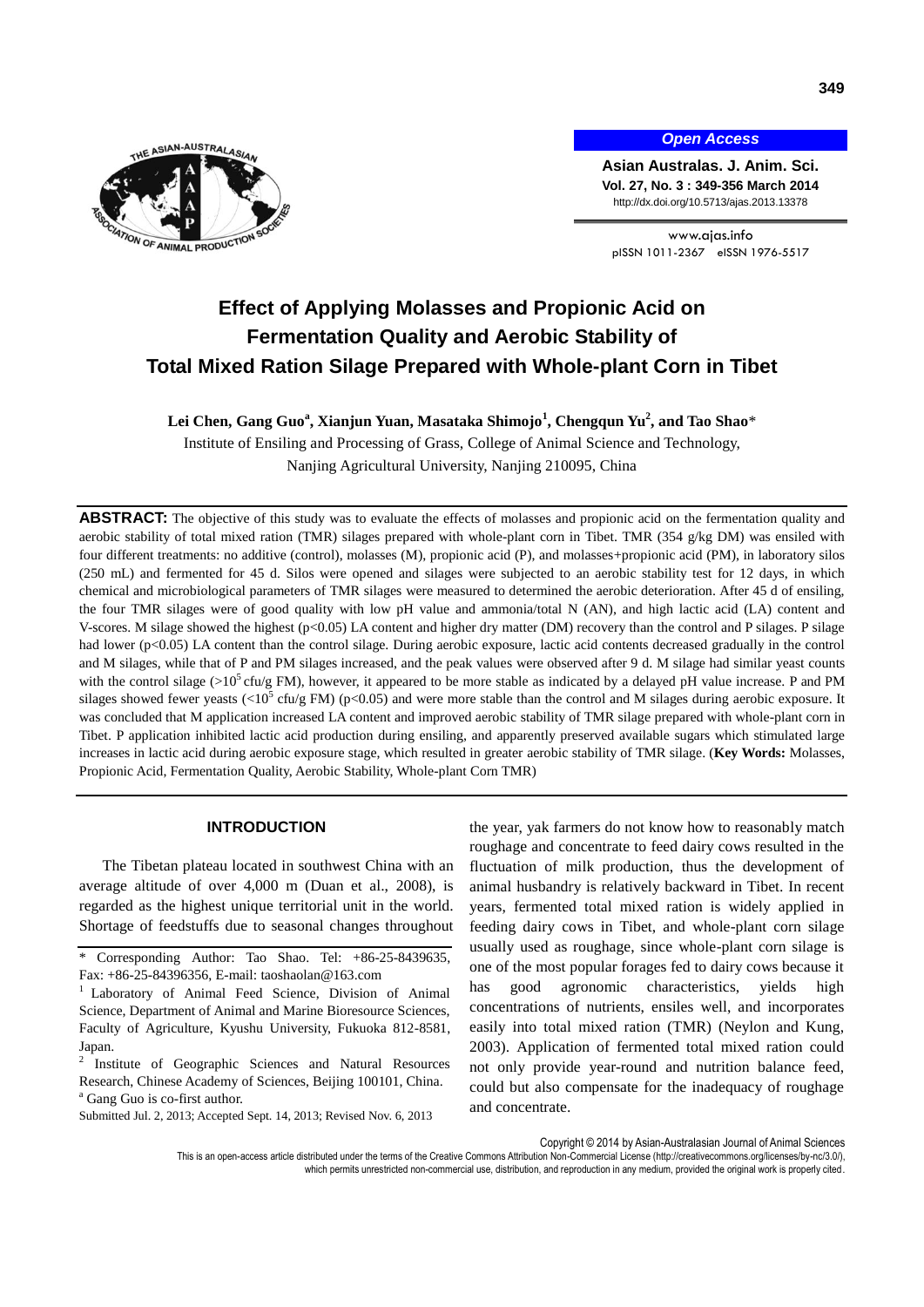There were many researches which adding additives to enhance the acidification of ensiled forages (Alli et al., 1984; Wuisman et al., 2006). Molasses has been used extensively as a fermentation stimulant, since it could provide fermentable substrates for lactic acid bacteria. Adding molasses to materials before ensiling could decrease pH, volatile basic nitrogen and DM loss, and increase higher lactic acid and residual water-soluble carbohydrate contents (Alli et al., 1984). However, silages with such additive are prone to aerobic deterioration because it result in relatively greater levels of residual water-soluble carbohydrates (WSC) and lactic acid, which are used as substrates for spoilage-causing yeasts and molds.

Agricultural areas are far from pastoral areas in Tibet, long distance transportation is essential, and yak farmers do not know how to feed TMR silage scientifically. During the long-distance transport as well as feeding after opening silos periods, TMR silage is often exposed to air for a long time, thus it is susceptible to aerobic deterioration. Propionic acid was one of effectively antimycotic agents among the short-chain fatty acids (Woolford et al., 1975). It has been used as a forage preservative for many years when used at high rates (1.0% to 3.0% of the DM) were deemed to be effective inhibitors of aerobic deterioration of silage (Woolford et al., 1984). The antimycotic effect of propionic acid is inhibited undesirable microorganism to metabolism to improve the aerobic stability of corn silage (Woolford et al., 1975).

The objectives of this study were to determine the effect of molasses or/and propionic acid applied on the fermentation quality and aerobic stability of total mixed ration silage prepared with whole-plant corn in Tibet.

#### **MATERIAL AND METHODS**

#### **Silage preparation**

Whole-plant corn was cultivated in the experimental field of the Grassland Station of Rikaze (29.27 N, 88.88 E, Tibet, China), harvested at the one-half milk line stage (227 g/kg DM fresh weight) and prepared for ensiling. Forage was chopped with a conventional forage harvester to a length of 2 to 3 cm. As shown in Table 1, total mixed ration was formulated with whole-plant corn, cracked corn, rape cake meal, cotton seed, distiller dried grains with soluble (DDGS), wheat bran, and vitamin-mineral supplement at a ratio of 52:3.6:9.6:9.6:13.2:9.6:2.4 on DM basis. TMR (354 g/kg DM) was ensiled with four different treatments: no additive (control), molasses addition at 3% (M), propionic acid addition at 0.4% (P), and 3% molasses+0.4% propionic acid addition (PM) on a fresh matter basis of TMR. From each treatment, 190 g of TMR mixture was packed into a laboratory silo (250 mL capacity), followed by being sealed with a screw top and kept at the ambient temperature. The

**Table 1.** Ingredient and chemical composition of total mixed ration

| Items                          | TMR  |  |
|--------------------------------|------|--|
| Ingredient (% DM)              |      |  |
| Whole crop corn                | 52   |  |
| Mixed concentrate <sup>1</sup> | 48   |  |
| chemical composition (% DM)    |      |  |
| Dry matter                     | 35.4 |  |
| Crude protein                  | 13.4 |  |
| Ether extract                  | 4.91 |  |
| Neutral detergent fiber        | 47.9 |  |
| Acid detergent fiber           | 22.3 |  |
| Ash                            | 6.75 |  |
| NFC <sup>2</sup>               | 27.5 |  |

 $DM = Drv$  matter.

 $1$  Mixed concentrate: 7.5% cracked corn, 20% rape cake meal, 20% cotton seed, 27.5% DDGS, 20% wheat bran, 5% vitamin-mineral.

<sup>2</sup> NFC (non-fibrous carbohydrate) = 100-crude protein-neutral detergent fiber-ether extract-ash.

silos for each treatment were opened on 45 d after ensiling, and then subjected to an aerobic stability test for 12 days. Triplicates silos were made for each treatment and each sampling day.

#### **Chemical and microbiological analyses**

Fresh forages, unensiled TMR and fermented TMR were analyzed for chemical and microbiological composition. To measure fermentation indices, 35 g of each silage was blended with 75 mL of deionized water left at  $4^{\circ}$ C for 24 h, the extracts were then filtered through 2 layers of cheesecloth and a filter paper (Xinhua Co, China). The filtrates were used for determining pH, buffering capacity ammonia-N (AN), lactic acid (LA) and volatile fatty acids (VFAs) contents. The pH of the silage was measured with a glass electrode pH meter (HANNA pH 211, Hanna Instruments Italia Srl, Italy). Buffering capacity (BC) was determined by the hydrochloric acid-sodium hydroxide method of Playne and McDonald (1966). The DM contents of unensiled forage samples and silage samples were determined in a forced-draft oven set to  $60^{\circ}$ C for 48 h. Dry matter recovery of d 45 silages was estimated by comparing the product of forage mass and forage DM contents before and after ensiling for each silo. Ash was determined by placing samples in a muffle furnace set at  $500^{\circ}$ C for 5 h. The WSC contents were determined by colorimetric after reaction with anthrone reagent (Thomas, 1977). Ammonia-N (AN) was determined using the phenol-hypochlorite reaction method (Broderick and Kang, 1980). The methods of Van Soest et al. (1991) were used for NDF and ADF analysis and the analyses were not sequential. Amylase and sodium sulfite were used in the NDF analysis and the results were expressed on a DM basis inclusive of ash. Total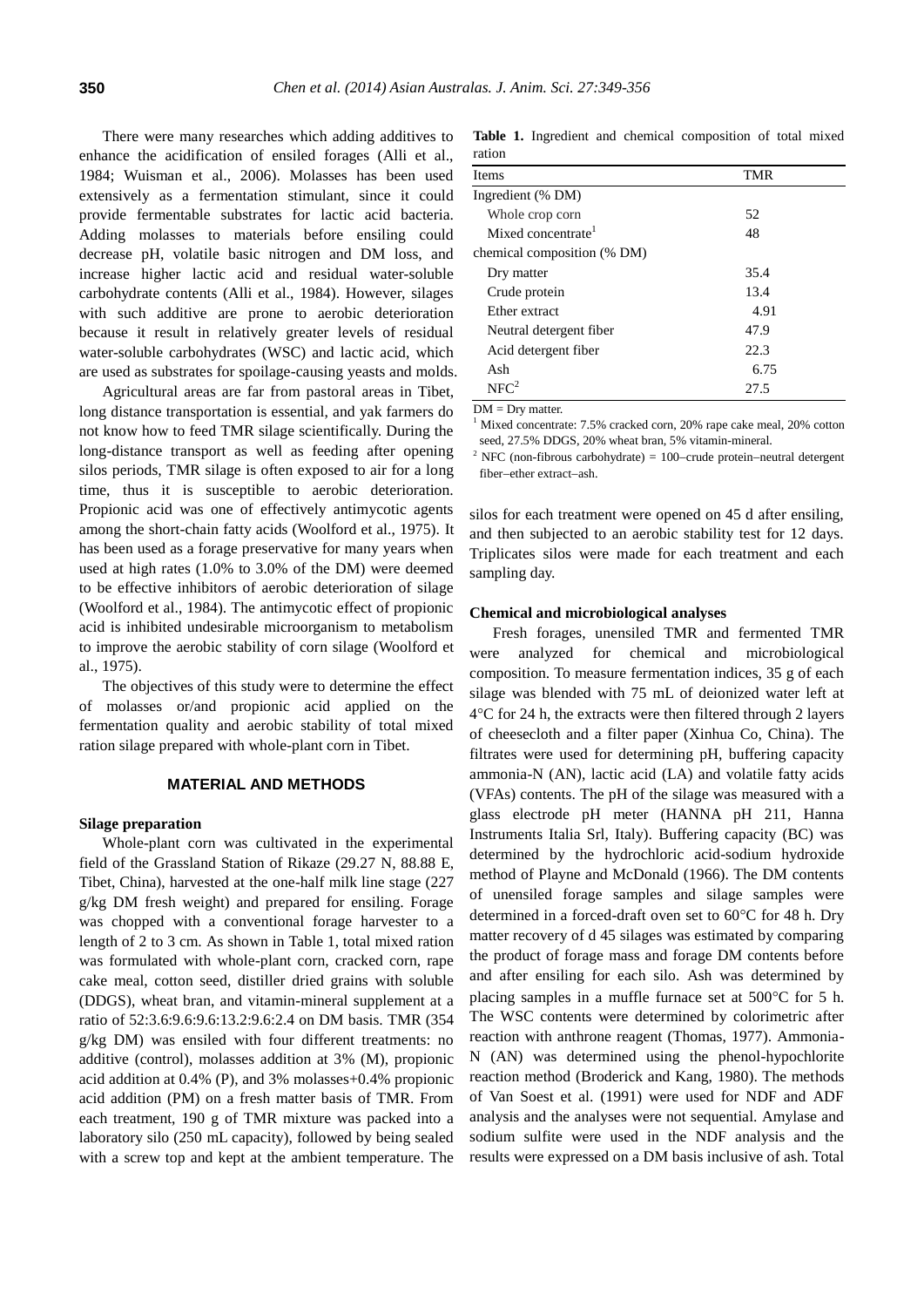nitrogen (TN) was analyzed by the Kjeldahl procedure (Krishnamoorthy et al., 1982), crude protein (CP) was determined as the TN multiplied by 6.25. Ether extract content was determined according to Horii et al. (1971). Non-fibrous carbohydrate (NFC) was calculated by the formula:  $NFC = 100$ -CP-NDF-EE-ash (NRC, 2001). The LA was determined by the method of Barker and Summerson (1941). VFAs were determined with gas chromatography (Shimadzu GC-17A, Japan, with 12 m capillary column, condition: column temperature  $130^{\circ}$ C, injection temperature  $220^{\circ}$ C. To assess the quality of the silage, we calculated the V-score from the AN/total N and VFA contents (Takahashi et al., 2005).

The TMR samples (10 g) were blended with 90 mL of sterilized water, and serially diluted in sterilized water. Enumeration of yeasts and lactic bacteria was done from the fresh TMR and silages (d 45). The number of lactic acid bacteria (LAB) were measured by plate count on Lactobacilli de Man, Rogosa, Sharpe (MRS) agar incubated at 30°C for 48 h under anaerobic conditions (Anaerobic box; YIHENG Technical co., Ltd., Shanghai, China). Yeast were counted on potato dextrose agar (Sincere Biotech co., Ltd., Shanghai, China), incubated for  $24$  h at  $30^{\circ}$ C. Colonies were counted as viable numbers of microorganisms from plates containing a minimum of 30 and a maximum of 300 colonies. All the microbiological data were log transformed.

# **Aerobic stability test**

The aerobic stability was defined as the number of hours that the pH value of the silage remained stable before rising more than 0.5 above the initial pH value. During the aerobic exposure (0, 6, 9, and 12 days), the silages were sampled to determine pH value, AN/TN, LA, and WSC contents, yeast and lactic acid bacteria counts.

#### **Statistical analyses**

Analyses were performed using the general linear model procedure (SAS Institute, Cary, NC, USA). Data on Chemical composition and characteristics data of fresh and ensiled TMR were subjected to one-way analysis of variance (ANOVA) with treatment as factor. In aerobic conditions, the data on chemical composition of silages were 4 (treatments) $\times$ 4 (deterioration periods) $\times$ 3 (replicates) = 48 observations corresponding to each variable and were analyzed in a repeated measures analysis of variance using the PROC GLM. In General Linear Model, seven various covariance structures (CS, UN, HF, AR, ARH, ANTE) were applied. AIC and AICC criteria were used to determine the most appropriate covariance pattern for fitting data, it was determined that unstructured (UN) covariance structure gave the best fit to data set. The triplicate samples were

considered as replicates, and treatments and deterioration periods were considered to be between- and within-subjects factor, respectively. All unstructured covariance matrix of the data were meet the assumption of sphericity. Statistical difference between means was determined by Tukey's multiple comparison. Differences were considered significant when probability was less than 0.05.

## **RESULTS**

### **Chemical composition of materials**

The chemical composition and microbial counts of whole-plant corn and TMR before ensiling are presented in Table 2. The DM content of TMR mixture was 354 g/kg FW. The WSC content was 223.54 g/kg DM. The buffering capacity and CP concentrations of TMR were 230.67 mE/kg DM and 13.40% DM respectively. Epiphytic LAB on TMR were more than  $1.0 \times 10^5$  cfu/g FM, yeast were more than  $1.0 \times 10^4$  cfu/g FM.

# **Fermentation quality of TMR silage after 45 days of ensiling**

The fermentation quality and the microbial composition of TMR silages after 45 days of ensiling are presented in Table 3. DM recovery of TMR silages treated with M and PM were higher  $(p<0.05)$  than that of TMR silage treated with P, which was significantly higher than that of the control silage. All TMR silages showed lower pH, which were below 4.0. M silage had the highest lactic acid content followed by control and then P and PM silages. In contrast, treatment with P and PM resulted in a marked decrease  $(p<0.05)$  in the contents of acetic acid in silage. The addition of P and PM significantly decreased acetic acid concentrations compared with the control. P and PM silages showed higher propionic acid concentrations, while only small amount of propionic acid were found in the control

**Table 2.** Chemical and microbial composition of whole crop corn and total mixed ration before being ensiled

| <b>Items</b>                            | Whole-plant<br>corn | TMR    |  |  |
|-----------------------------------------|---------------------|--------|--|--|
| Dry matter $(g/kg FM)$                  | 227                 | 354    |  |  |
| pH                                      | 5.58                | 5.29   |  |  |
| Crude protein (% DM)                    | 5.10                | 13.40  |  |  |
| Water soluble carbohydrate<br>(g/kg DM) | 298.40              | 239.84 |  |  |
| Buffering capacity<br>(mE/kg DM)        | 222.06              | 230.67 |  |  |
| Neutral detergent fiber<br>(g/kg DM)    | 512                 | 479    |  |  |
| Acid detergent fiber $(g/kg DM)$        | 255                 | 223    |  |  |
| Lactic acid bacteria ( $log c f u/g$ )  | 6.60                | 5.56   |  |  |
| Yeast ( $log c f u/g$ )                 | 4.11                | 4.59   |  |  |

 $DM = Dry$  matter.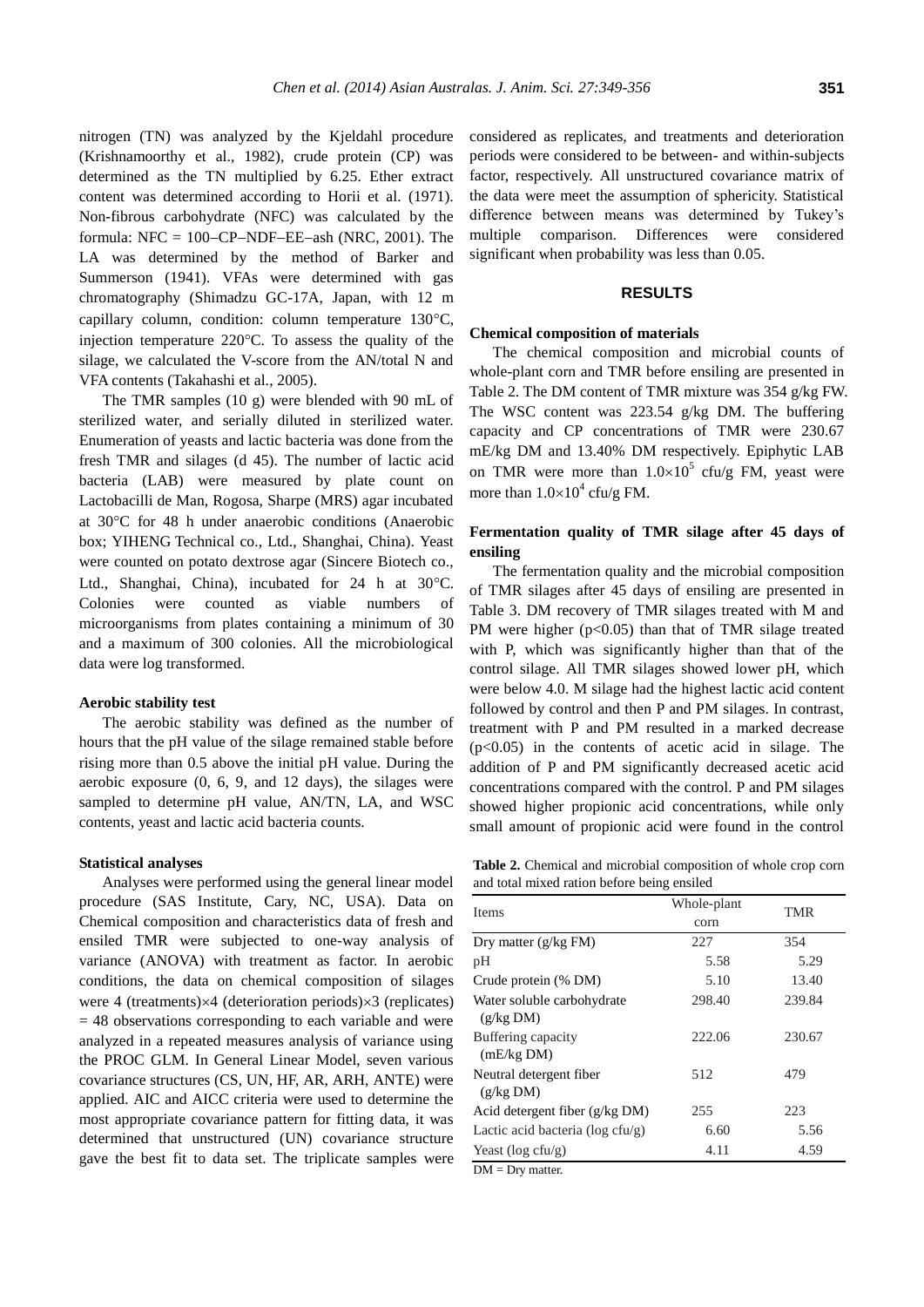| Items                                 | Treatments                     |                                 |                                |                                |          |  |  |
|---------------------------------------|--------------------------------|---------------------------------|--------------------------------|--------------------------------|----------|--|--|
|                                       | Control                        | M                               | P                              | $M+P$                          | p-value  |  |  |
| DM content $(g/kg)$                   | $324.58 \pm 6.87$ <sup>b</sup> | $349.64 \pm 0.75^{\text{a}}$    | $328.92 \pm 2.12^b$            | $350.60 \pm 9.05^{\text{a}}$   | 0.0275   |  |  |
| DM recovery $(g/kg)$                  | 917.33 $\pm$ 1.53 $^{\circ}$   | $973.33 \pm 1.52^a$             | $924.33\pm3.06^b$              | $975.67 \pm 2.08^a$            | < 0.0001 |  |  |
| pH value                              | $3.90 \pm 0.06^a$              | $3.89 \pm 0.02^a$               | $3.93 \pm 0.05^a$              | $3.87 \pm 0.03^{\text{a}}$     | 0.373    |  |  |
| Lactic acid $(g/kg DM)$               | $86.53 \pm 2.38^b$             | $97.61 \pm 2.49^a$              | $65.44 \pm 1.91$ <sup>c</sup>  | $64.63 \pm 1.61$ <sup>c</sup>  | 0.732    |  |  |
| $AN/TN$ (g/kg TN)                     | $52.83 \pm 1.58^a$             | $41.43 \pm 2.20^b$              | $42.48 \pm 0.74^b$             | $29.88 \pm 2.50$ <sup>c</sup>  | 0.0163   |  |  |
| $WSC$ (g/kg DM)                       | 39.99 $\pm$ 0.28 <sup>d</sup>  | 44.71 $\pm$ 0.94 $\rm{c}$       | $88.92 \pm 1.52^b$             | $130.2 \pm 4.12^a$             | < 0.0001 |  |  |
| Acetic acid $(g/kg DM)$               | $12.19 \pm 2.09^a$             | $11.49 \pm 1.16^{ab}$           | $10.04 \pm 1.11$ <sup>bc</sup> | $8.48 \pm 0.46$ <sup>c</sup>   | 0.0028   |  |  |
| Propionic acid (g/kg DM)              | $0.17 \pm 0.02^b$              | $0.47 \pm 0.03^b$               | $10.21 \pm 0.73$ <sup>a</sup>  | $10.21 \pm 0.18^a$             | < 0.0001 |  |  |
| Butyric acid (g/kg DM)                | $0.19 \pm 0.02^a$              | $0.13 \pm 0.01^b$               | $0.04 \pm 0.01$ <sup>c</sup>   | $0.02 \pm 0.00$ <sup>c</sup>   | < 0.0001 |  |  |
| $NDF$ (g/kg DM)                       | $475.32 \pm 9.62^{\mathrm{a}}$ | $448.38 \pm 10.34^b$            | 458.54±4.84 <sup>b</sup>       | 412.90 $\pm$ 2.49 $\text{°}$   | < 0.0001 |  |  |
| ADF (g/kg DM)                         | $232.20 \pm 5.54^a$            | $208.54 \pm 1.39$ <sup>bc</sup> | $216.58 \pm 8.32^b$            | $201.41 \pm 1.45$ <sup>c</sup> | 0.0004   |  |  |
| V-score                               | $97.36 \pm 0.16^{ab}$          | $97.80 \pm 0.42^{\text{a}}$     | $95.97 \pm 0.26$ <sup>c</sup>  | $96.52 \pm 0.10^{bc}$          | 0.0052   |  |  |
| Lactic acid bacteria ( $log10$ cfu/g) | $6.30 \pm 0.20^b$              | $7.23 \pm 0.38$ <sup>a</sup>    | $7.23 \pm 0.38$ <sup>a</sup>   | $7.2 \pm 0.25^a$               | 0.0085   |  |  |
| Yeasts ( $log10$ cfu/g)               | < 2.00                         | < 2.00                          | < 2.00                         | < 2.00                         |          |  |  |

**Table 3.** Chemical and microbial composition of total mixed ration silages after 45 days of ensiling

 $M = Molasses, P = Propionic acid, M+P = Molasses+propionic acid.$ 

 $FM =$  Fresh matter,  $DM =$  Dry matter,  $NDF =$  Neutral detergent fiber,  $ADF =$  Acid detergent fiber.

Values in the same row ( $a-d$ ) with different following letters are significantly different ( $p<0.05$ ).

and M. The concentrations of butyric acid in P and PM silages were nearly at undetectable levels, which were significantly lower than that in the control and M silages (p<0.05). The residual WSC contents in treated TMR silages were significantly higher  $(p<0.05)$  than that of the control silage, and P and PM silages showed doubled and thrice of residual WSC as well as the control. The AN/TN contents of treated TMR sikages were lower ( $p$ <0.05) than that of the control silage, and lowest AN/TN was found in PM silage (29.88 g/kg DM). In addition, silages treated with M and P had lower ( $p<0.05$ ) concentrations of ADF and NDF compared with the control silage, and silages treated with PM had the lowest  $(p<0.05)$  concentrations of ADF and NDF than that of other silages. The counts of lactic bacteria in M silage were as high as  $10^7$  cfu/g, which was higher  $(p<0.05)$  than that in the control silage, while the counts of lactic bacteria in P and PM silages were lower than control. Yeasts populations in all TMR silage were reduced to below the detectable level  $\left\langle \text{<}10^2 \text{ cfu/g FM}\right\rangle$ .

# **Effects of molasses and propionic acid on aerobic stability of TMR silages**

Changes of pH and lactic acid contents of all TMR silages are shown in Table 4. Changes of pH value and lactic acid content with time of aerobic exposure in all silages are shown in Table 4. The lactic acid content decreased gradually at the beginning of the deterioration test until the end of aerobic stability test in the control silage, from 86.53 g/kg DM to 15.49 g/kg DM, thus quickly raising the pH from 3.9 to 7.7. On the ninth measurement of

|  |  | Table 4. Values of pH and LA contents of total mixed ration silages treated with additives sampled in periods (days of aerobic exposure) |
|--|--|------------------------------------------------------------------------------------------------------------------------------------------|
|--|--|------------------------------------------------------------------------------------------------------------------------------------------|

| Items       | Treatments     |                                |                                | p-value                        |                                |                    |          |          |             |
|-------------|----------------|--------------------------------|--------------------------------|--------------------------------|--------------------------------|--------------------|----------|----------|-------------|
|             | Periods        | Control                        | M                              | P                              | <b>PM</b>                      | Mean               | T        | D        | $T\times D$ |
| pH          | $\overline{0}$ | $3.90 \pm 0.06$ <sup>Ac</sup>  | $3.93 \pm 0.05^{\rm{Abc}}$     | $3.89 \pm 0.02$ <sup>Aab</sup> | $3.87 \pm 0.03$ <sup>Aa</sup>  | 3.90 <sup>d</sup>  | < 0.0001 | < 0.0001 | < 0.0001    |
|             | 6              | $4.28 \pm 0.13$ <sup>Ac</sup>  | $3.99 \pm 0.06^{Bb}$           | $3.88 \pm 0.07$ <sup>Ba</sup>  | $3.86 \pm 0.02^{Ab}$           | 4.01 <sup>c</sup>  |          |          |             |
|             | 9              | $5.1 \pm 0.41^{Ab}$            | $4.02 \pm 0.05^{Bb}$           | $3.87 \pm 0.03$ <sup>Ba</sup>  | $3.84 \pm 0.02^{\text{Bab}}$   | 4.20 <sup>b</sup>  |          |          |             |
|             | 12             | $7.07 \pm 0.04$ <sup>Aa</sup>  | $4.95 \pm 0.01^{\text{Ba}}$    | $3.75 \pm 0.03$ <sup>Cc</sup>  | $3.80 \pm 0.04$ <sup>Cb</sup>  | $4.89^{a}$         |          |          |             |
|             | Mean           | $5.09 \pm 1.29$ <sup>A</sup>   | $4.22 \pm 0.44^{\rm B}$        | $3.84 \pm 0.08$ <sup>C</sup>   | $3.85 \pm 0.04^{\circ}$        |                    |          |          |             |
| Lactic acid | $\overline{0}$ | $86.53 \pm 2.38$ <sup>Ba</sup> | $97.61 \pm 2.49$ <sup>Aa</sup> | $65.44 \pm 1.91$ <sup>Bc</sup> | $64.63 \pm 1.61$ <sup>Cc</sup> | $78.56^{\circ}$    | < 0.0001 | < 0.0001 | < 0.0001    |
| (g/kg DM)   | 6              | $66.95 \pm 2.67$ <sup>Bd</sup> | $74.32 \pm 2.00$ <sup>Bc</sup> | $83.34 \pm 0.70$ <sup>Aa</sup> | 78.09±1.94 <sup>ABb</sup>      | 75.67 <sup>b</sup> |          |          |             |
|             | 9              | $38.63 \pm 2.55$ <sup>Cc</sup> | $75.06 \pm 2.18^{Bb}$          | 83.42 $\pm$ 1.41 <sup>Aa</sup> | $80.22 \pm 1.59$ <sup>Aa</sup> | $69.34^{\circ}$    |          |          |             |
|             | 12             | $15.49 \pm 2.75$ <sup>Dd</sup> | $32.45 \pm 1.94$ <sup>Cc</sup> | $67.09 \pm 0.76$ <sup>Bb</sup> | 75.47±1.28 <sup>Ba</sup>       | $47.63^{\rm d}$    |          |          |             |
|             | Mean           | 51.90 $\pm$ 28.34 <sup>C</sup> | $69.86 \pm 24.66$ <sup>B</sup> | $74.82{\pm}9.02^{\text{A}}$    | 74.61 $\pm$ 9.43 <sup>A</sup>  |                    |          |          |             |

 $M = Molasses, P = Propionic acid, M+P = Molasses+propionic acid.$ 

 $T =$  Effect of treatment,  $D =$  Effect of deterioration period,  $T \times D =$  Effect of treatment $\times$  effect of deterioration period.

Values in the same row (<sup>A-D</sup>) or in the same column (<sup>a-d</sup>) with different following letters are significantly different (p<0.05).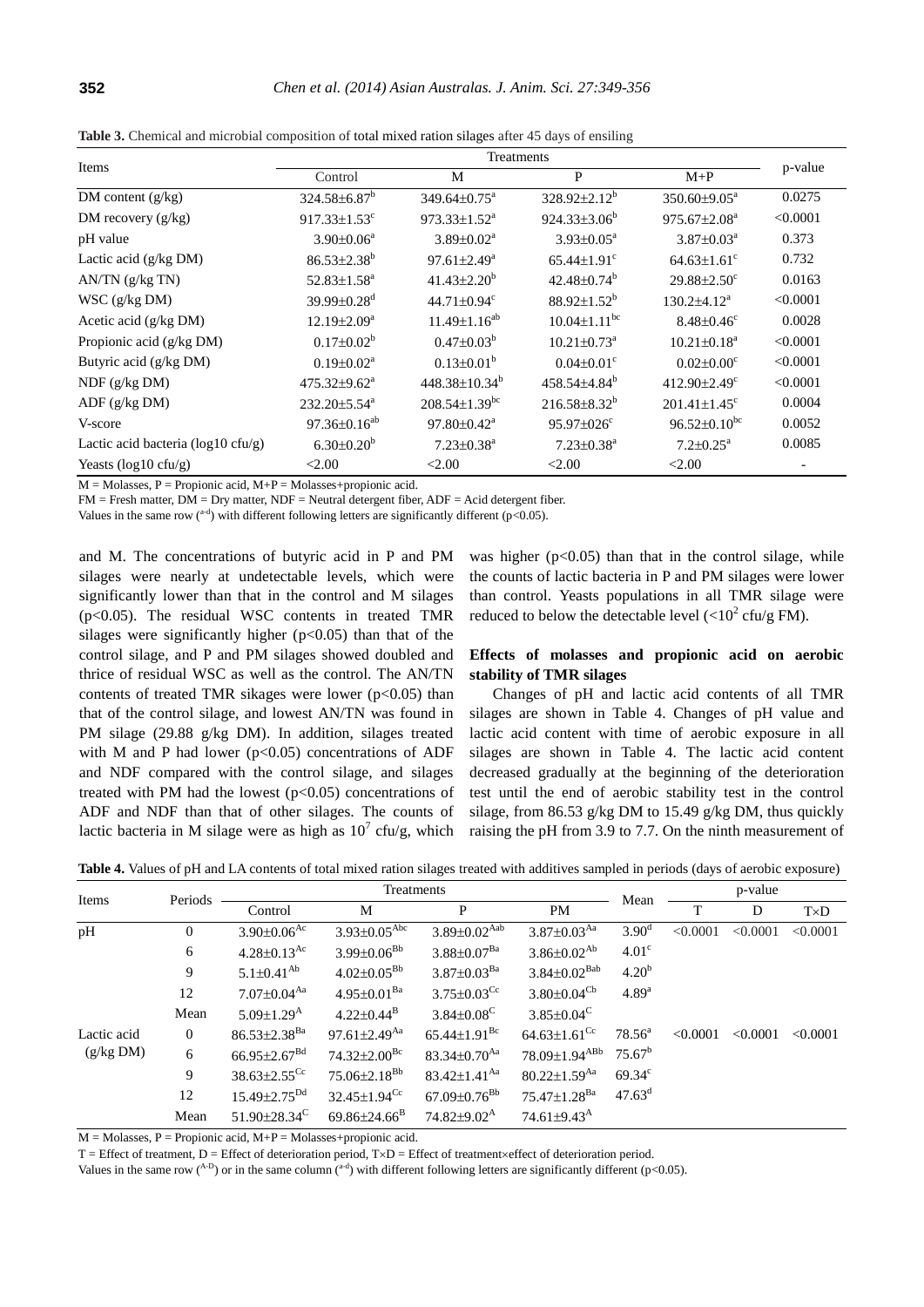| Items      | Periods      | Treatments                      |                                 |                                 | Mean                            | p-value         |          |          |             |
|------------|--------------|---------------------------------|---------------------------------|---------------------------------|---------------------------------|-----------------|----------|----------|-------------|
|            |              | Control                         | М                               | P                               | <b>PM</b>                       |                 | T        | D        | $T\times D$ |
| AN/TN      | $\mathbf{0}$ | $52.83 \pm 1.58$ <sup>Abc</sup> | $41.43 \pm 2.20^{Bb}$           | $42.48\pm0.74^{\mathrm{Bc}}$    | $29.88 \pm 2.5^{\text{Cd}}$     | $41.65^{\rm d}$ | < 0.0001 | < 0.0001 | < 0.0001    |
| (g/kg TN)  | 6            | $51.87 \pm 1.57$ <sup>Ac</sup>  | $46.07 \pm 3.20^{Bb}$           | $41.94 \pm 0.96$ <sup>Cc</sup>  | 52.18 $\pm$ 1.78 <sup>Ac</sup>  | $48.01^{\circ}$ |          |          |             |
|            | 9            | $55.38 \pm 1.96$ <sup>Ab</sup>  | $42.77 \pm 1.26$ <sup>Cb</sup>  | $51.72 \pm 0.74$ <sup>Bb</sup>  | $57.84 \pm 1.4^{Ab}$            | $51.93^b$       |          |          |             |
|            | 12           | $65.59 \pm 1.23$ <sup>Aa</sup>  | 53.77 $\pm$ 4.39 <sup>Ca</sup>  | $57.36 \pm 2.63$ <sup>BCa</sup> | $62.12 \pm 0.18$ <sup>ABa</sup> | $59.71^a$       |          |          |             |
|            | Mean         | $56.42^{\rm A}$                 | $46.01^\circ$                   | $48.38^{B}$                     | $50.51^{\rm B}$                 |                 |          |          |             |
| <b>WSC</b> | $\mathbf{0}$ | 39.99 $\pm$ 0.28 <sup>Da</sup>  | 55.20 $\pm$ 1.01 $^{\text{Ba}}$ | $88.92 \pm 1.52^{Ba}$           | $130.20 \pm 4.12$ <sup>Aa</sup> | $78.18^{\rm a}$ | < 0.0001 | < 0.0001 | 0.0001      |
| (g/kg DM)  | 6            | $29.16 \pm 2.20^{Dc}$           | 44.71 $\pm$ 0.94 <sup>Cb</sup>  | $78.23 \pm 2.64$ <sup>Bb</sup>  | $115.70\pm3.96^{Ab}$            | $65.60^{b}$     |          |          |             |
|            | 9            | $34.64 \pm 1.31^{Db}$           | $45.55 \pm 2.64$ <sup>Cb</sup>  | $72.23 \pm 1.28$ <sup>Bc</sup>  | $105.66 \pm 2.21$ <sup>Ac</sup> | $64.52^b$       |          |          |             |
|            | 12           | $29.56 \pm 0.65$ <sup>Cc</sup>  | $39.32 \pm 1.57$ <sup>Cc</sup>  | $54.23 \pm 1.00^{Bd}$           | $106.10\pm3.46$ <sup>Ac</sup>   | $57.30^{\circ}$ |          |          |             |
|            | Mean         | $33.34^D$                       | $46.20^{\circ}$                 | $73.40^{\rm B}$                 | $114.42^{\rm A}$                |                 |          |          |             |

**Table 5.** AN/TN and WSC contents of total mixed ration silages treated with additives sampled in periods (days of aerobic exposure)

 $M =$ Molasses, P = Propionic acid, M+P = Molasses+propionic acid. AN/TN = Ammonia nitrogen/total nitrogen, WSC = Water soluble carbohydrate.

 $T =$  Effect of treatment,  $D =$  Effect of deterioration period,  $T \times D =$  Effect of treatment $\times$  effect of deterioration period.

Values in the same row  $($ <sup>A-D</sup> $)$  or in the same column  $($ <sup>a-d</sup> $)$  with different following letters are significantly different ( $p$ <0.05).

aerobic exposure, the pH had already raised to 5.1, thus we deemed it as deterioration because it was more than 0.5 above the initial pH value (3.9). Similar to the control silage, the lactic acid content of M silage also decreased gradually with time of aerobic exposure, raising the pH from 3.93 to 4.22. Silage treated with M remained stable for less than 288 h but more than 216 h. Lactic acid contents increased in both P and PM silages until 9 days and then decreased, however, they were still above the initial value (at silo opening) until aerobic exposure was terminated after 12 days. The pH was thus maintained below the initial value until aerobic exposure was terminated after 12 days. Thus treatment with BP and BM markedly improved the  $(p<0.05)$ aerobic stability of the silages.

The ratio of AN/TN increased with time of aerobic exposure in all TMR silages, and reached highest On the twelfth measurement of aerobic exposure (Table 5). AN/TN of P and M silages significantly lower ( $p<0.05$ ) than that of the control and PM silages after 6 d of aerobic exposure

respectively. The WSC contents decreased with time of aerobic exposure in all TMR silages (Table 5). During the periods of aerobic exposure, addition of P and PM silages significantly increased  $(p<0.05)$  residual WSC content compared with the control and M silages.

Lactic bacteria and yeast populations varied with time of aerobic exposure (Table 6). The population of LAB in the control and M silages gradually decreased after exposure to air, while that in P and PM silages, increased until 9 days and then decreased below the initial value (at the begin of aerobic exposure). Treated silages showed significantly lower ( $p<0.05$ ) populations of yeast as compared with the control silages. On the sixth measurement during aerobic exposure, yeast counts in the control silage increased steadily to a level of more than  $10^8$  cfu/g. On the ninth measurement during aerobic exposure, yeast counts in M silage were also more than  $10^8$  cfu/g, while yeast counts in P and PM silages were less than  $10^5$  cfu/g throughout the aerobic exposure time.

| Items                   | Periods        | Treatments                     |                               |                               |                               | p-value              |          |          |             |
|-------------------------|----------------|--------------------------------|-------------------------------|-------------------------------|-------------------------------|----------------------|----------|----------|-------------|
|                         |                | Control                        | M                             | P                             | PM                            | Mean                 | T        | D        | $T\times D$ |
| Yeast                   | $\overline{0}$ | $\leq 2.00^{\circ}$            | ${<}2.00^{\circ}$             | ${<}2.00^{\circ}$             | $<$ 2.00 $^{\circ}$           | $\langle 2.00^\circ$ | < 0.0001 | < 0.0001 | < 0.0001    |
| $(log10 \text{ cfu/g})$ | 6              | $8.46 \pm 0.27^{Ab}$           | $7.12{\pm}0.04^{\rm Bc}$      | $4.9 \pm 0.00$ <sup>Ca</sup>  | $4.60{\pm}0.00^{\mathrm{Db}}$ | $6.27^{b}$           |          |          |             |
|                         | 9              | $8.75 \pm 0.03$ <sup>Aa</sup>  | $8.09 \pm 0.13^{Bb}$          | $4.55 \pm 0.09$ <sup>Cc</sup> | $4.60 \pm 0.00$ <sup>Cb</sup> | $6.50^{\rm a}$       |          |          |             |
|                         | 12             | $8.58{\pm}0.07^{\mathrm{Aab}}$ | $8.5 \pm 0.05^{Aa}$           | $4.71 \pm 0.32^{Bb}$          | $4.74 \pm 0.12^{Ba}$          | $6.63^{\rm a}$       |          |          |             |
|                         | Mean           | $6.94^{A}$                     | $6.42^{\rm B}$                | $4.04^{\circ}$                | $3.98^{\circ}$                |                      |          |          |             |
| Lactic acid             | $\overline{0}$ | $6.30 \pm 0.20$ <sup>Ba</sup>  | $7.23 \pm 0.38$ <sup>Aa</sup> | $5.6 \pm 0.00$ <sup>Cc</sup>  | $5.59 \pm 0.14$ <sup>Cb</sup> | $6.17^{b}$           | < 0.0001 | < 0.0001 | 0.0001      |
| bacteria                | 6              | $6.41{\pm}0.20^\text{Ba}$      | $7.11 \pm 0.07^{Aa}$          | $6.54 \pm 0.53^{Bb}$          | $5.6 \pm 0.00^{\mathrm{Cb}}$  | $6.42^{b}$           |          |          |             |
| $(log10 \text{ cfu/g})$ | 9              | $6.03{\pm}0.64^{\mathrm{Bb}}$  | $6.61 \pm 0.32^{Bb}$          | $7.14 \pm 0.23$ <sup>Aa</sup> | $7.2 \pm 0.25$ <sup>Aa</sup>  | $6.74^{\rm a}$       |          |          |             |
|                         | 12             | $6.09{\pm}0.08^{\mathrm{Ab}}$  | $5.79 \pm 0.13$ <sup>Bc</sup> | $5.47 \pm 0.23$ <sup>Cc</sup> | $5.16 \pm 0.04^{Dc}$          | $5.63^{\circ}$       |          |          |             |
|                         | Mean           | 6.21 <sup>B</sup>              | $6.68^{A}$                    | 6.19 <sup>B</sup>             | 5.89 <sup>C</sup>             |                      |          |          |             |

**Table 6.** Microbial composition of total mixed ration silages treated with additives sampled in periods (days of aerobic exposure)

M = Molasses, P = Propionic acid, M+P = Molasses+propionic acid. AN/TN = Ammonia nitrogen/total nitrogen, WSC = Water soluble carbohydrate.

 $T =$  Effect of treatment,  $D =$  Effect of deterioration period,  $T \times D =$  Effect of treatment $\times$  effect of deterioration period.

Values in the same row (<sup>A-D</sup>) or in the same column (<sup>a-d</sup>) with different following letters are significantly different (p<0.05).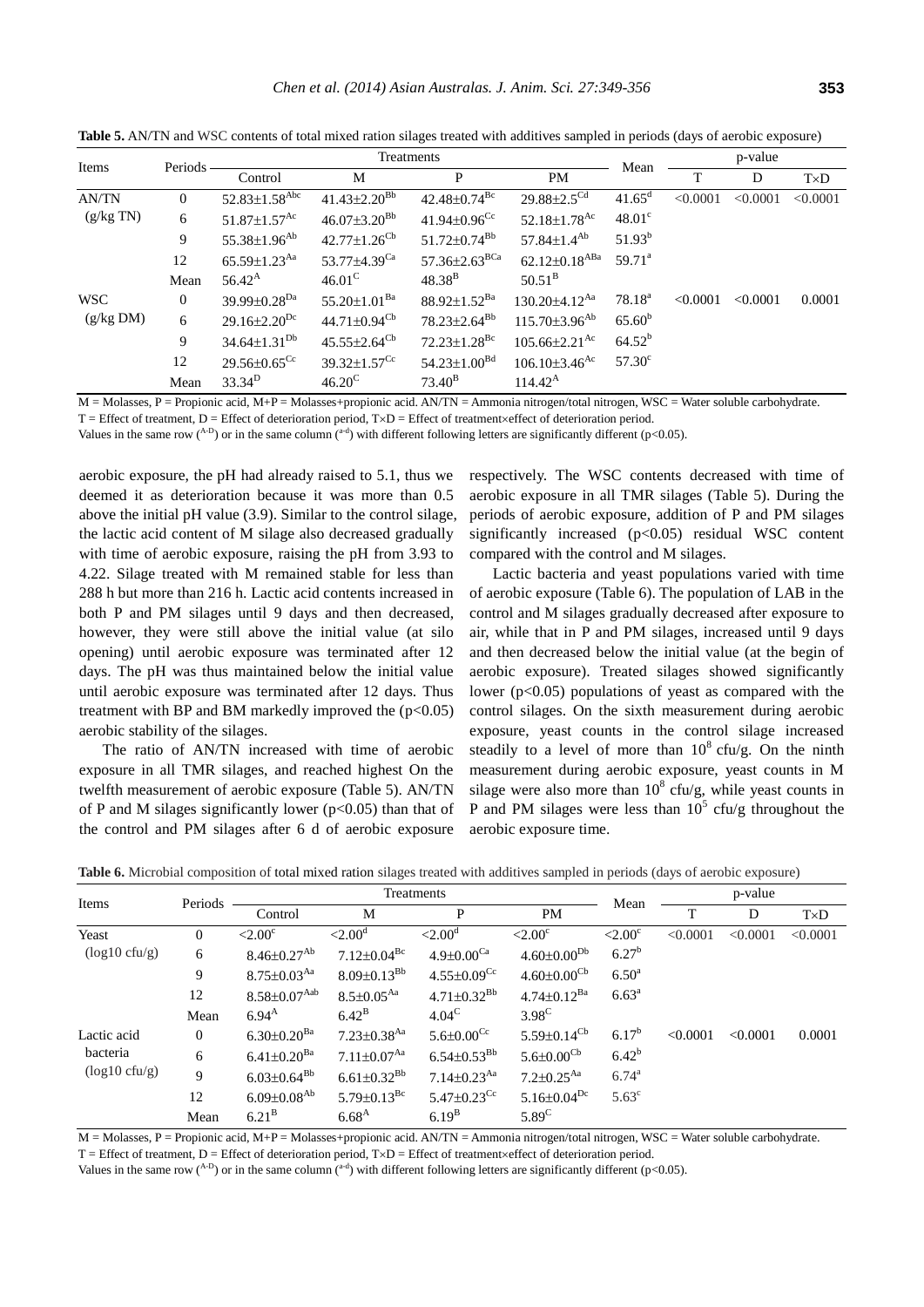## **DISCUSSION**

#### **Chemical composition**

The DM content of a crop at ensiling strongly influence the rate and extent of the fermentation quality, and a low DM content at ensiling, with a low sugar content increases the risk of a clostridial fermentation and subsequent poor acceptance of the silage by the animals (Fraser et al., 2000). Weinberg (2008) reported that the requirements for successful ensiling include: WSC content of material before ensiling should be at least 30 to 50 g/kg DM, the buffering capacity of the ensiled biomass should be low, LAB populations should be more than  $1 \times 10^5$  cfu/g. In our study the DM was 354 g/kg DM and the WSC concentration was 149.39 g/kg DM before ensiling, LAB populations was more than  $1 \times 10^5$  cfu/g which is critical for a successful fermentation (Haigh, 1990).

# **Effects of molasses and propionic acid application on fermentation quality**

After 45 days of ensiling, M addition significantly increased lactic acid content by 13% compared with the control, increased DM recovery and reduced acetic acid content. This may due to silage treated with M provided more fermentation substrates for lactic acid bacteria, thus lactic acid bacteria was the predominant bacterium and enhanced the metabolism to a more homofermentative fermentation process in M silage after 45 days of ensiling. Alli et al. (1984) reported that adding molasses to chopped whole-plant Leucaena increased rates of lactic acid production and reduced DM losses as compared with the control. In contrast, lower lactic contents in P and PM silages may due to inhibit lactic acid bacteria activity by propionic acid. Britt et al. (1975) reported that lactic acid contents of silages were decreased  $(p<0.01)$  by addition of propionic acid, which suggests an inhibition of microbial activity. P and PM silages also showed significantly (p<0.05) lower acetic acid (AA) concentrations as compared with the control silage. This may be explained as propionic acid application suppressed AA-producing bacteria activity during fermentation.

AN is related to degradation of CP and amino acids, which has been taken as an indicator of extent of proteolysis in silage. In this study, silages treated with additives contained lower AN/TN than the control silage, and PM silage showed the lowest AN/TN. Alli et al. (1984) reported that adding molasses to chopped whole-plant Leucaena reduced levels of AN/TN as compared with the control silage. Stallings et al. (1981) reported that the ammonia-N concentrations of silages treated with propionic acid were lower than that in untreated silages due to a quick propionic acid-induced decreased pH and consequently suppressed

proteolysis by microbial hydrolytic activities, this study is agreement with these results.

Additives significantly increased the contents of residual WSC compared with the control silage, P silage contained higher residual WSC content than M silage, and PM silage showed the highest content of residual WSC. Adding molasses provides additional WSC for lactic bacteria fermentation, thus more WSC were residual in M silage than the control silage. Water-soluble carbohydrates are the main source of food for microorganisms during silage fermentation. Propionic acid is a potentiality antimycotic agent, during the early stage of ensiling, propionic acid could effectively inhibit the undesirable microorganisms activity, resulting in minimize the consumption of WSC by undesirable microorganisms (Woolford, 1975; Moon, 1983).

Both of NDF and ADF contents in M and P silage were significantly lower than the control silage ( $p<0.05$ ), and PM silage had the lowest content of NDF and ADF. The decreases of NDF and ADF content in M silage may be due to the effect of molasses on promoting silage fermentation (Mcdonald et al., 1991; Baytok et al., 2005). The decreases of NDF and ADF in P silage may be attributed to acid hydrolysis. It appears that a reduction in the NDF content of corn silages was due to partial acid hydrolysis of hemicellulose (Muck and Kung, 1997).

Ensiling had significant affect on the population of yeasts, in all silages yeasts was inhibited to below the detectable level which may due to low  $pH$  ( $\lt$ 4.00) value in all silages after 45d ensiling which restrained yeasts growth.

# **Effects of molasses and propionic acid application on aerobic stability**

Large quantities of air often entry to silos bescuse of plastic sheet damage. Sometimes silos are disproportionately large in relation to the size of the herd being fed, and considerable quantities of silage may not be removed from the silos between feedings (Ranjit and Kung Jr, 2000). Therefore, evaluating the chemical and microbiological changes is important when silages were exposed to air, the TMR silages were sampled and analyzed with time of aerobic exposure.

Yeasts have long been considered to be responsible for the aerobic deterioration of silage, and silage with yeasts in excess of  $1 \times 10^5$  cfu/g are prone to aerobic deterioration (Mcdonald et al., 1991). In the present research, the control and M silages with more than  $10^5$  yeast/g after 6 days of aerobic exposure, and pH of the control and M silages increased gradually and reached the highest value at the end of aerobic exposure, which may be due to decrease of lactic acid contents with time of aerobic exposure. The pH is an indicator of aerobic deterioration of the silage because the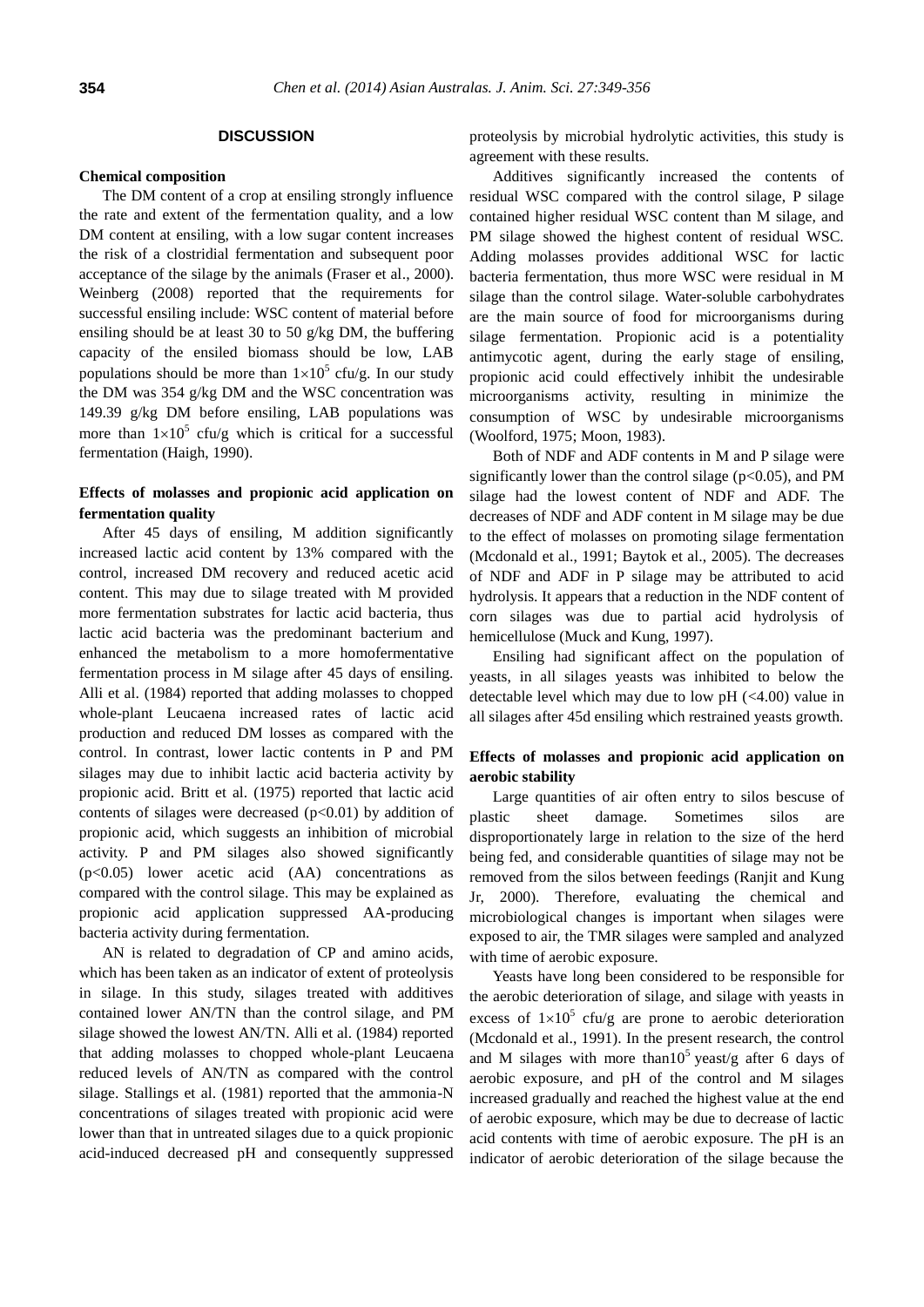lactic acid is consumed by yeasts during aerobic exposure, and the silage becomes favourable to the growth of other undesirable microorganisms such as molds and bacteria (Basso et al., 2012). Hara S et al. (1978) also reported if silage deteriorated, the content of lactic acid would be lowered coupling with pH increasing. However, lactic acid content of M silage was always higher than that of the control silage during the time of aerobic exposure, which may result in a more stable than the control silage. While yeasts populations in P and PM silages maintained below  $1 \times 10^5$  cfu/g during the aerobic exposure periods. This may be due to propionic acid is a antimicrobial agent, and high content of propionic acid could inhibit yeast growth which is consistent with findings of Huber and Soejono et al. (1977). During the 12 days of exposure to air, lactic acid in P and PM silages gradually increased until 9 d and then decreased below the initial value (at silo opening). This increase might be attributed to the volatilization and/or metabolism of propionic acid which resulted in lactate producers use the residual readily-available carbohydrate during the normal fermentation periods. The pH value of P and PM silages decreased with time of aerobic exposure, and maintain to below 4.0 throughout the whole stage of aerobic exposure, which may be due to the increase of lactic acid content. Thus P and PM silages showed the longer stage of aerobic stable. The ratio of AN/TN in all silages increased gradually, while the contents of residual WSC in all silages decreased gradually with time of aerobic exposure. One possible explanation for this result is related to an increase of CP degradation to AN in all TMR silages by aerobic bacteria utilizing residual WSC during aerobic exposure stages which is in agreement with the Literature (Bayatkouhsar et al., 2011).

### **CONCLUSIONS**

The results of this study showed that adding molasses increased the LA content and DM recovery during ensiling, and tended to improve aerobic stability of whole-plant corn TMR silage. While applying propionic acid decreased LA content during ensiling, and preserved more WSC which stimulated LA production during aerobic exposure stage, thus applying propionic acid significantly improved aerobic stability of TMR silage.

# **ACKNOWLEDGEMENTS**

This work was supported by the grant for key techniques research in straw-grass mixed silage from Tibet (XZ20093ZD), National "12th Five-Year" Plan for Science and Technology: Comprehensive treatment key technology and demonstration project of the Degraded grassland in

north Tibetan Plateau (2011BAC09B03) and Tibet innovation platform construction by Chinese Academy of Sciences construction and demonstration of agriculture and animal husbandry combination technology to promote the income of farmers and herdsmen in Tibet.

## **REFERENCES**

- Alli, I., R. Fairbairn, E. Noroozi, and B. E. Baker. 1984. [The](http://onlinelibrary.wiley.com/doi/10.1002/jsfa.2740350307/abstract)  [effects of molasses on the fermentation of chopped whole](http://onlinelibrary.wiley.com/doi/10.1002/jsfa.2740350307/abstract)[plant leucaena.](http://onlinelibrary.wiley.com/doi/10.1002/jsfa.2740350307/abstract) J. Sci. Food Agric. 35:285-289.
- AOAC. 1984. Official methods of analysis. 14th ed., Association of Official and Analytical Chemists, Arlington, Virginia, USA.
- Barker, S. B. and W. H. Summerson. 1941. [The colorimetric](http://www.jbc.org/content/138/2/535.short)  [determination of lactic acid in biological material.](http://www.jbc.org/content/138/2/535.short) J. Biol. Chem. 138:535-554.
- Basso, F. C., T. F. Bernardes, A. P. D. T. P. Roth, B. N. Lodo, T. T. Berchielli, and R. A. Reis. 2012. [Fermentation and aerobic](http://www.scielo.br/pdf/rbz/v41n7/32.pdf)  [stability of corn silage inoculated with](http://www.scielo.br/pdf/rbz/v41n7/32.pdf) *Lactobacillus buchneri*. R. Bras. Zootec. 41:1789-1794.
- Bayatkouhsar, J., A. M. Tahmasebi, and A. A. Naserian. 2011. [The](http://www.sciencedirect.com/science/article/pii/S1871141311002721)  [effects of microbial inoculation of corn silage on performance](http://www.sciencedirect.com/science/article/pii/S1871141311002721)  [of lactating dairy cows.](http://www.sciencedirect.com/science/article/pii/S1871141311002721) J. Livest. Sci. 142:170-174.
- Baytok, E., T. Aksu, M. A. Karsli, and H. Muruz. 2005[. The effects](http://journals.tubitak.gov.tr/veterinary/issues/vet-05-29-2/vet-29-2-41-0312-5.pdf)  [of formic acid, molasses an inoculant as silage additives on](http://journals.tubitak.gov.tr/veterinary/issues/vet-05-29-2/vet-29-2-41-0312-5.pdf)  [corn silage composition and ruminal fermentation](http://journals.tubitak.gov.tr/veterinary/issues/vet-05-29-2/vet-29-2-41-0312-5.pdf)  [characteristics in sheep.](http://journals.tubitak.gov.tr/veterinary/issues/vet-05-29-2/vet-29-2-41-0312-5.pdf) Turk. J. Vet. Anim. Sci. 29:469-474.
- Bolsen, K. K., G. Ashbell, and Z. Weinberg. 1996. Silage fermentation and silage additives - review -. Asian-Aus. J. Anim. Sci. 9:483-493.
- Britt, D. G., J. T. Huber, and A. L. Rogers. 1975. [Fungal growth](http://www.sciencedirect.com/science/article/pii/S0022030275846030)  [and acid production during fermentation and refermentation of](http://www.sciencedirect.com/science/article/pii/S0022030275846030)  [organic acid treated corn silages.](http://www.sciencedirect.com/science/article/pii/S0022030275846030) J. Dairy Sci. 58:532-539.
- Broderick, G. A. and J. H. Kang. 1980. [Automated simultaneous](http://www.sciencedirect.com/science/article/pii/S0022030280828888)  [determination of ammonia and total amino acids in ruminal](http://www.sciencedirect.com/science/article/pii/S0022030280828888)  [fluid and](http://www.sciencedirect.com/science/article/pii/S0022030280828888) *in vitro* media. J. Dairy Sci. 63:64-75.
- Duan, Y. H., Z. F. Tan, Y. P. Wang, Z. W. Li, Z. Y. Li, G. Y. Qin, Y. P. Huo, and Y. M. Cai. 2008. [Identification and 2](https://www.jstage.jst.go.jp/article/jgam/54/1/54_1_51/_article)  [Characterization of lactic acid bacteria isolated](https://www.jstage.jst.go.jp/article/jgam/54/1/54_1_51/_article) from Tibetan [Qula cheese.](https://www.jstage.jst.go.jp/article/jgam/54/1/54_1_51/_article) J. Gen. Appl. Microbiol. 54:51-60.
- Fraser, M. D., R. Fychan, and R. Jones. 2000. [Voluntary intake,](http://onlinelibrary.wiley.com/doi/10.1046/j.1365-2494.2000.00225.x/abstract?deniedAccessCustomisedMessage=&userIsAuthenticated=false)  [digestibility and nitrogen utilization by sheep fed ensiled](http://onlinelibrary.wiley.com/doi/10.1046/j.1365-2494.2000.00225.x/abstract?deniedAccessCustomisedMessage=&userIsAuthenticated=false)  [forage legumes.](http://onlinelibrary.wiley.com/doi/10.1046/j.1365-2494.2000.00225.x/abstract?deniedAccessCustomisedMessage=&userIsAuthenticated=false) Grass Forage Sci. 55:271-279.
- Haigh, P. M. 1990. [Effect of herbage water-soluble carbohydrate](http://onlinelibrary.wiley.com/doi/10.1111/j.1365-2494.1990.tb01949.x/abstract?deniedAccessCustomisedMessage=&userIsAuthenticated=false)  [content and weather conditions at ensilage on the fermentation](http://onlinelibrary.wiley.com/doi/10.1111/j.1365-2494.1990.tb01949.x/abstract?deniedAccessCustomisedMessage=&userIsAuthenticated=false)  [of grass silages made on commercial farms.](http://onlinelibrary.wiley.com/doi/10.1111/j.1365-2494.1990.tb01949.x/abstract?deniedAccessCustomisedMessage=&userIsAuthenticated=false) Grass Forage Sci.  $45:263-271$
- Hara, S. and Y. Ohyama. 1978. [Propionic acid application in](https://www.jstage.jst.go.jp/article/chikusan1924/49/11/49_11_794/_article/-char/ja/)  [preventing aerobic deterioration of silage, with references to](https://www.jstage.jst.go.jp/article/chikusan1924/49/11/49_11_794/_article/-char/ja/)  [the relationship to moisture content and additive tolerant](https://www.jstage.jst.go.jp/article/chikusan1924/49/11/49_11_794/_article/-char/ja/)  [microorganisms.](https://www.jstage.jst.go.jp/article/chikusan1924/49/11/49_11_794/_article/-char/ja/) Jpn. J. Zootech. Sci. 49:794-801.
- Horii S., Y. Kurata, Y. Hayashi, and S. Tanabe. 1971. Physicochemical analytical method for nutritional experiments. In: Animal Nutrition Testing Method, 1st edn (Ed. H. Morimoto), Yokendo, Tokyo, 280-298.
- Huber, J. T. and M. Soejono. 1977. [Organic acid treatment of high](http://www.sciencedirect.com/science/article/pii/S0022030276844888)  [dry matter corn silage fed to lactating dairy cows.](http://www.sciencedirect.com/science/article/pii/S0022030276844888) J. Dairy Sci. 59:2063-2070.